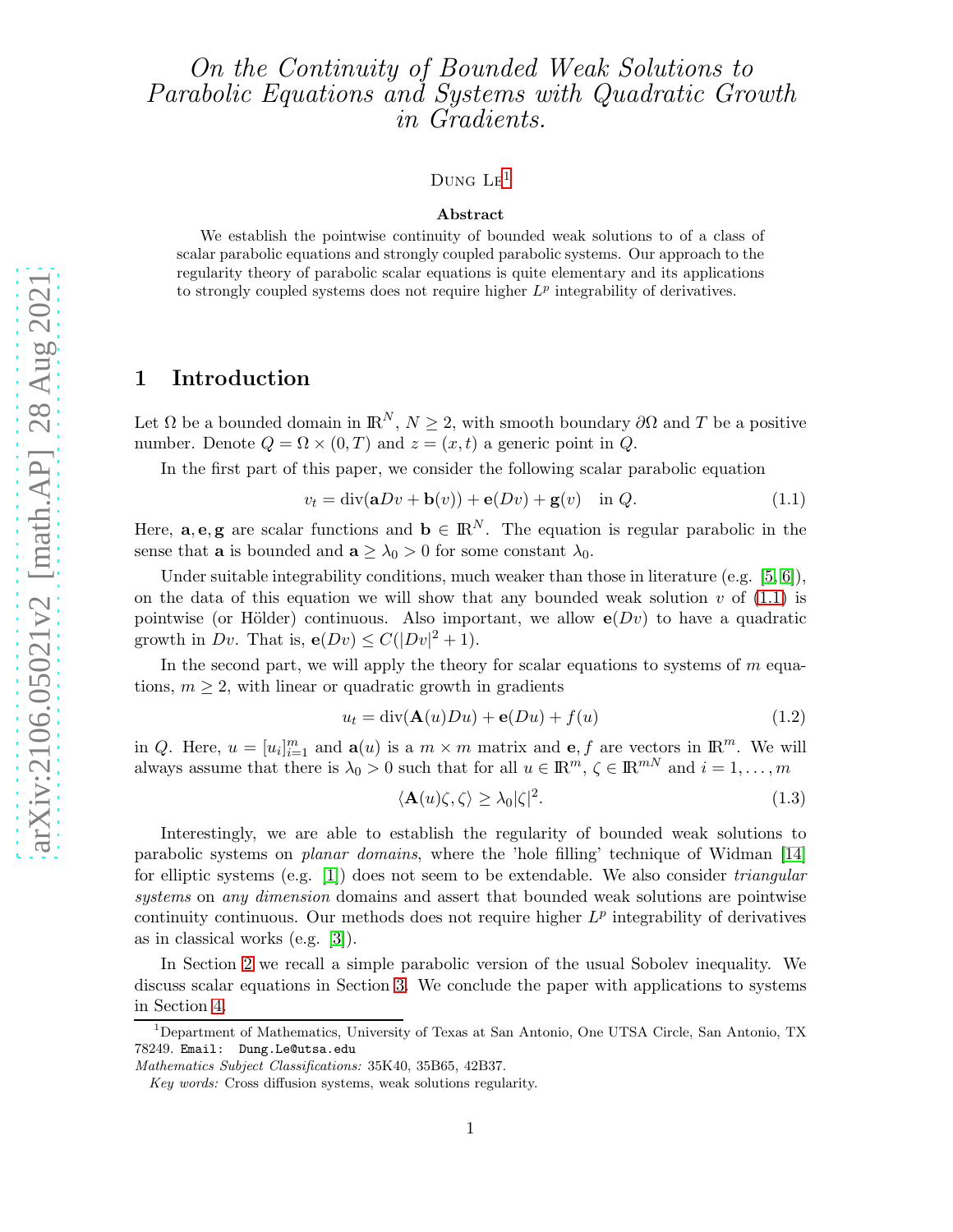## <span id="page-1-0"></span>2 Some technical lemmas

In this section, we will present some technical results which will be used throughout this paper. We recall the following simple parabolic version of the usual Sobolev inequality

**Lemma 2.1** Let  $r = 2/N$  if  $N > 2$  and  $r \in (0,1)$  if  $N \leq 2$ . If g, G are sufficiently smooth then

$$
\iint_{\Omega\times I} |g|^{2r}|G|^2 dz \leq C \sup_{I} \left( \int_{\Omega} |g|^2 dx \right)^r \left( \iint_{\Omega\times I} (|DG|^2 + |G|^2) dz \right).
$$

If  $G = 0$  on  $\partial\Omega$  then we can drop the integrand  $|G|^2$  on the right hand side. In particular, if  $g = G$  we have

$$
\iint_{\Omega\times I} |g|^{2(1+r)} dz \le C(N, |\Omega|) \sup_{I} \left( \int_{\Omega} |g|^{2} dx \right)^{r} \left( \iint_{\Omega\times I} (|Dg|^{2} + |g|^{2}) dz \right).
$$

Putting  $g = G = |u|^p$  (with  $p > 1$ ) and using Young's inequality, we can see that for some constant  $c_0 > 0$ 

$$
\left(\iint_{Q} |u|^{2p(1+\frac{2}{N})} dz\right)^{\frac{N}{N+2}} \le c_0 \left(\sup_{(0,T)} \int_{\Omega} |u|^{2p} dx + \iint_{Q} |u|^{2p-2} |Du|^2 dz\right). \tag{2.1}
$$

In addition, if  $\gamma \in (1, 1 + 2/N)$ , then an use of Young and Sobolevs inequalities also gives that for any  $\varepsilon > 0$  there is a constant  $C(\varepsilon)$  such that

$$
||u||_{L^{2p\gamma}(Q)} \leq \varepsilon \left( \sup_{(0,T)} \int_{\Omega} |u|^{2p} dx + \iint_{Q} |u|^{2p-2} |Du|^{2} dz \right)^{\frac{1}{2p}} + C(\varepsilon) ||u||_{L^{2p}(Q)}.
$$
 (2.2)

### <span id="page-1-1"></span>3 On scalar equations

We now revisit the regularity theory of scalar equations with integrable coefficients, in the class  $\mathcal{M}(\Omega, T)$  defined below. These new improvements serve well our purposes in the next section.

For any  $x_0 \in \Omega$ ,  $R > 0$  and  $t_0 \ge 4R^2$ , we define  $\Omega_R(x_0) = \Omega \cap B_R(x_0)$  and  $Q_R(x_0) =$  $\Omega_R(x_0) \times (t_0 - R^2, t_0)$ . If  $x_0, t_0$  are understood from the context, we simply drop them from the notations.

**Definition of the class M:** We say that a function  $f: Q \to \mathbb{R}$  (or  $\mathbb{R}^m$ ) is of class  $\mathcal{M}(\Omega,T)$  if for any  $\varepsilon > 0$  there is  $R(\varepsilon) > 0$  such that  $\forall R \in (0, R(\varepsilon))$  either

$$
\mathbf{i}) \quad \sup_{(0,T)} \|f\|_{L^{\frac{N}{2}}(\Omega_R)} < \varepsilon,
$$

or

$$
\textbf{ii)} \quad \|f\|_{L^{\frac{N+2}{2}}(Q_R)} < \varepsilon.
$$

Alternatively, we also define the class  $M(\Omega, T)$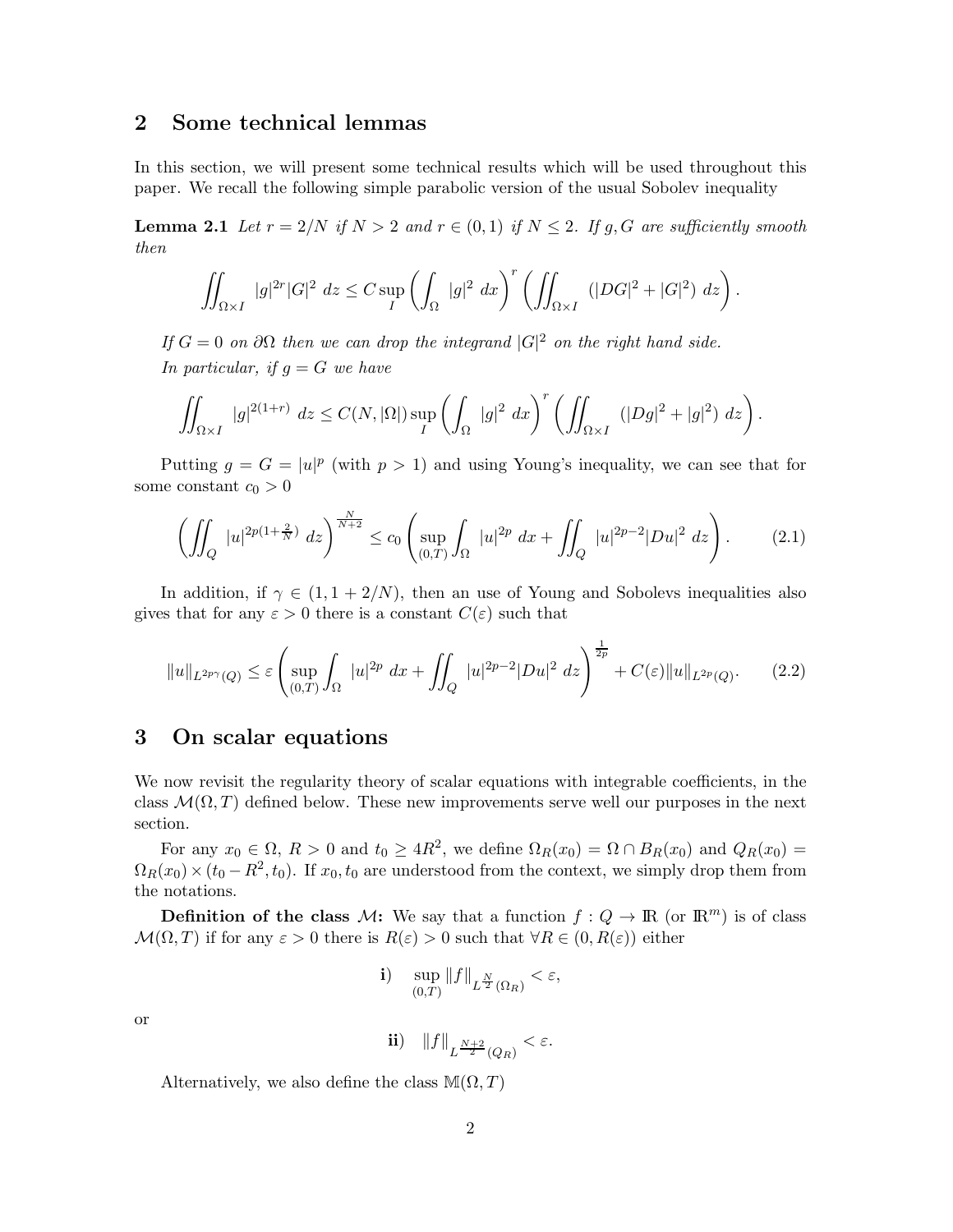**Definition of the class** M: We say that a function  $f: Q \to \mathbb{R}$  (or  $\mathbb{R}^m$ ) is of class  $\mathbb{M}(\Omega, T)$  if for some  $p_0 > N/2$  such that either one of the quantities i) sup<sub>(0,T)</sub>  $||f||_{L^{p_0}(\Omega)}$  or ii)  $||f||_{L^{p_0+1}(Q)}$  is finite.

By Hölder inequality, it is is easy to see that  $\mathbb{M}(\Omega, T) \subset \mathcal{M}(\Omega, T)$ .

### 3.1 Global boundedness and a local estimate

We consider scalar equation

<span id="page-2-0"></span>
$$
\begin{cases}\nv_t = \text{div}(ADv + B) + G & \text{in } Q, \\
v = v_0 & \text{in } \Omega.\n\end{cases}
$$
\n(3.1)

Here A, G are scalar functions. As usual, we will assume that there is a positive number  $\lambda_0$ such that

<span id="page-2-1"></span>
$$
A \in \mathcal{M}(\Omega, T) \text{ and } A \ge \lambda_0. \tag{3.2}
$$

We also assume that there is a function  $\Phi \in \mathcal{M}(\Omega, T)$  such that  $\Phi \geq \lambda_0$  on Q and

<span id="page-2-2"></span>
$$
|B|^2, |G| \le \Phi. \tag{3.3}
$$

By using Steklov average, a weak solution of [\(3.1\)](#page-2-0) satisfies for all  $\eta \in C^1(Q)$ 

<span id="page-2-3"></span>
$$
\iint_{Q} u_t \eta + ADv D\eta \ dz = \iint_{Q} G\eta \ dz.
$$
\n(3.4)

Applying the usual Moser iteration argument, we derive

**Lemma 3.1** Assume  $(3.2)$  and the growth condition  $(3.3)$  and v is a solution of  $(3.4)$ . Then there is a constant C such that

$$
\sup_{Q} |v| \le C \left( \iint_{Q} v^{2} dz \right)^{\frac{1}{2}}.
$$
\n(3.5)

The proof of this lemma bases on a Moser iteration technique by testing the equation with  $|v|^{2p-2}v$  similar to the local version below.

We discuss the local estimates. This type of estimates will be useful for later investigations on the regularity of weak solutions. We will assume that the function A is bounded. Note that A may depend on v in general. But  $|v|$  is globally bounded by the above lemma.

<span id="page-2-4"></span>**Lemma 3.2** Assume  $(3.2)$ , the growth condition  $(3.3)$  and that A is bounded. Let v be a solution of [\(3.4\)](#page-2-3) and  $B_R$  be a ball in  $\mathbb{R}^N$ . Then there is a constant C such that

$$
\sup_{Q_R} |v| \le C \left( \frac{1}{R^{N+2}} \iint_{Q_{2R}} v^2 \ dz \right)^{\frac{1}{2}}.
$$
 (3.6)

We will make use of the Sobolev inequality for any  $q \in (1, 2N/(N-2))$  and  $\varepsilon > 0$  there is  $C(\varepsilon)$  such that

$$
\left(\int_{\Omega} |v|^{q} dx\right)^{\frac{2}{q}} \leq \varepsilon \int_{\Omega} |Dv|^{2} dx + C(\varepsilon) \int_{\Omega_{R}} |v|^{2} dx. \tag{3.7}
$$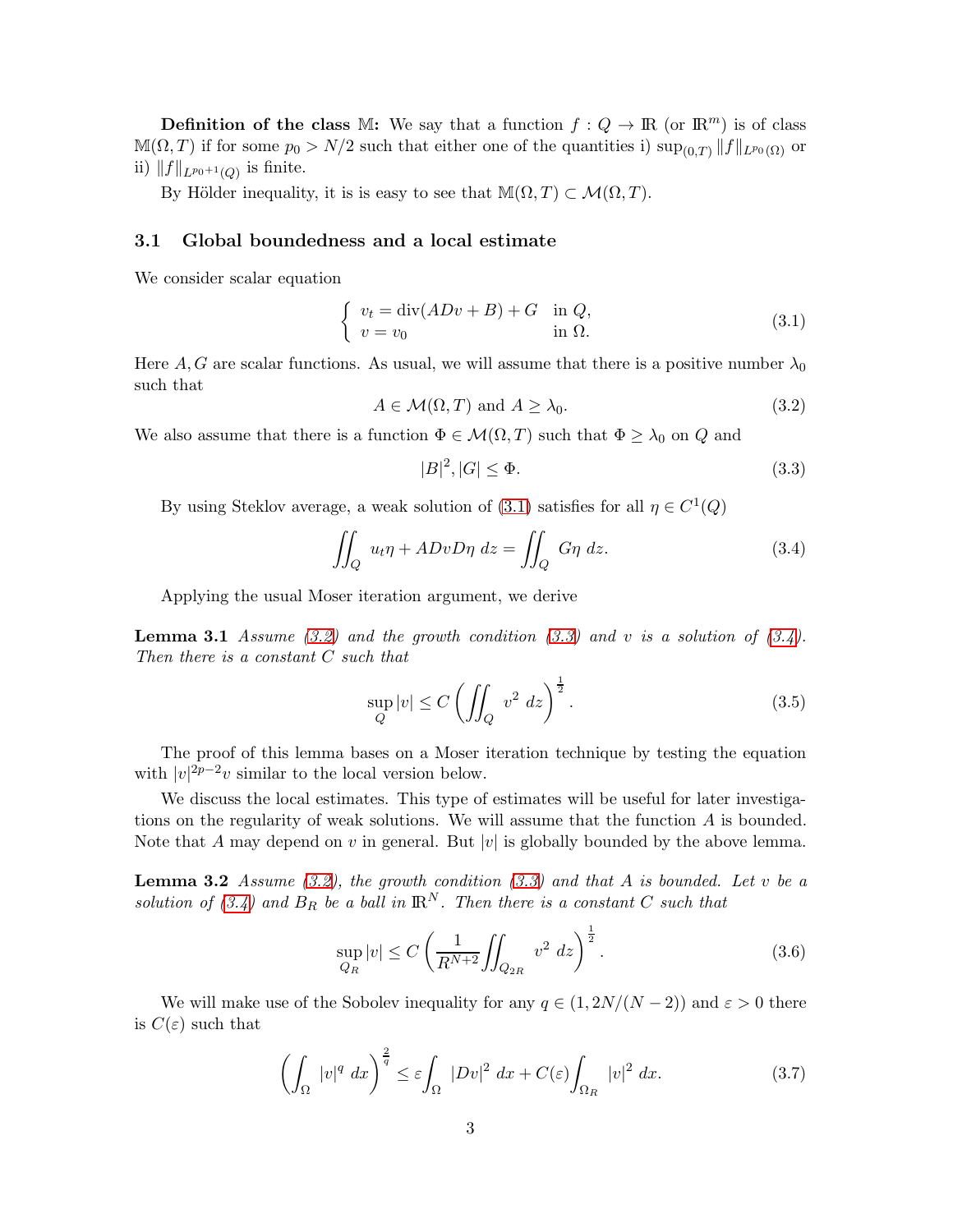If  $q = 2N/(N-2)$  then we can only assert that

$$
\left(\int_{\Omega} |v|^{\frac{2N}{N-2}} dx\right)^{\frac{N-2}{N}} \le C \int_{\Omega} |Dv|^2 dx + C \int_{\Omega_R} |v|^2 dx.
$$
 (3.8)

The proof is the standard Moser iteration argument by testing [\(3.4\)](#page-2-3) with  $|v|^{2p-2}v\phi^2\eta$ with some  $p \ge 1$  and  $\phi, \eta$  are respectively cutoff functions for concentric balls  $B_R, B_{2R}$  and intervals  $[-2R^2, -R^2]$ ,  $[-R^2, 0]$  with  $|D\phi|$  ≤  $C/R$ ,  $|D\eta|$  ≤  $C/R^2$ . Let  $V = |v|^{2p}$ . Using [\(3.3\)](#page-2-2) and Young's inequality it is standard to derive (see [\[6,](#page-11-1) [9\]](#page-11-5))

$$
\sup_{(0,T)} \int_{\Omega} |V|^2 \phi^2 \eta^2 dx + \iint_{Q} |DV|^2 \phi^2 \eta^2 dz \le C \iint_{Q} \Phi |V|^2 \phi^2 \eta^2 dz + \frac{C}{R^2} \iint_{Q} |V|^2 \phi^2 \eta^2 dz.
$$

By Hölder inequality with  $q = 2N/(N-2)$  so that  $q/(q-2) = N/2$  and because  $\Phi \in \mathcal{M}(\Omega, T)$  we see that, assuming i) in the definition of M, for any  $\varepsilon > 0$  if R is sufficiently small then

$$
\iint_{Q_{2R}} \Phi|V|^2 \phi^2 \eta^2 dz \leq \int_{-2R^2}^0 \left( \int_{\Omega_R} \Phi^{\frac{q}{q-2}} dx \right)^{1-\frac{2}{q}} \left( \int_{\Omega} |V \phi \eta|^q dx \right)^{\frac{2}{q}} dt
$$
  

$$
\leq \varepsilon \int_{-2R^2}^0 \left( \int_{\Omega} |V \phi \eta|^q dx \right)^{\frac{2}{q}} dt.
$$

Because  $|D\phi| \leq C/R$ , we derive

$$
\varepsilon \left( \int_{\Omega} |V \phi \eta|^q dx \right)^{\frac{2}{q}} \leq \varepsilon \int_{\Omega} |DV|^2 \phi^2 \eta^2 dx + \frac{C(\varepsilon)}{R^2} \int_{\Omega_{2R}} |V|^2 dx.
$$

If  $\varepsilon$  is sufficiently small in terms of  $\lambda_0$  then it follows that

<span id="page-3-0"></span>
$$
\sup_{(-R^2,0)} \int_{\Omega_R} |V|^2 \, dx + \iint_{Q_R} |DV|^2 \, dz \le \frac{C}{R^2} \iint_{Q_{2R}} |V|^2 \, dz. \tag{3.9}
$$

By the parabolic Sobolev inequality for  $\gamma = 1 + 2/N > 1$ , we obtain for any  $p \ge 1$ 

$$
\left(\iint_{Q_R} |v|^{2p\gamma} dz\right)^{\frac{1}{\gamma}} \le \frac{C(\varepsilon)}{R^2} \iint_{Q_{2R}} |v|^{2p} dz.
$$

A standard Moser iteration argument (e.g. [\[6\]](#page-11-1)) implies the local estimate of the lemma. If ii) in the definition of M holds then for  $\gamma = 1 + 2/N$  we can also use Hölder inequality  $(\gamma' = (N+2)/2)$  to have for R small

<span id="page-3-1"></span>
$$
\iint_{Q_{2R}} \Phi V^2 \ dz \le \left(\iint_{Q_{2R}} \Phi^{\gamma'} \ dz\right)^{\frac{1}{\gamma'}} \left(\iint_{Q_{2R}} V^{2\gamma} \ dz\right)^{\frac{1}{\gamma}} \le \varepsilon \left(\iint_{Q_{2R}} V^{2\gamma} \ dz\right)^{\frac{1}{\gamma}}.\tag{3.10}
$$

Therefore, we can use the above estimate and the parabolic Sobolev inequality to treat the last integral to obtain the local estimate [\(3.9\)](#page-3-0) again and the proof can go on.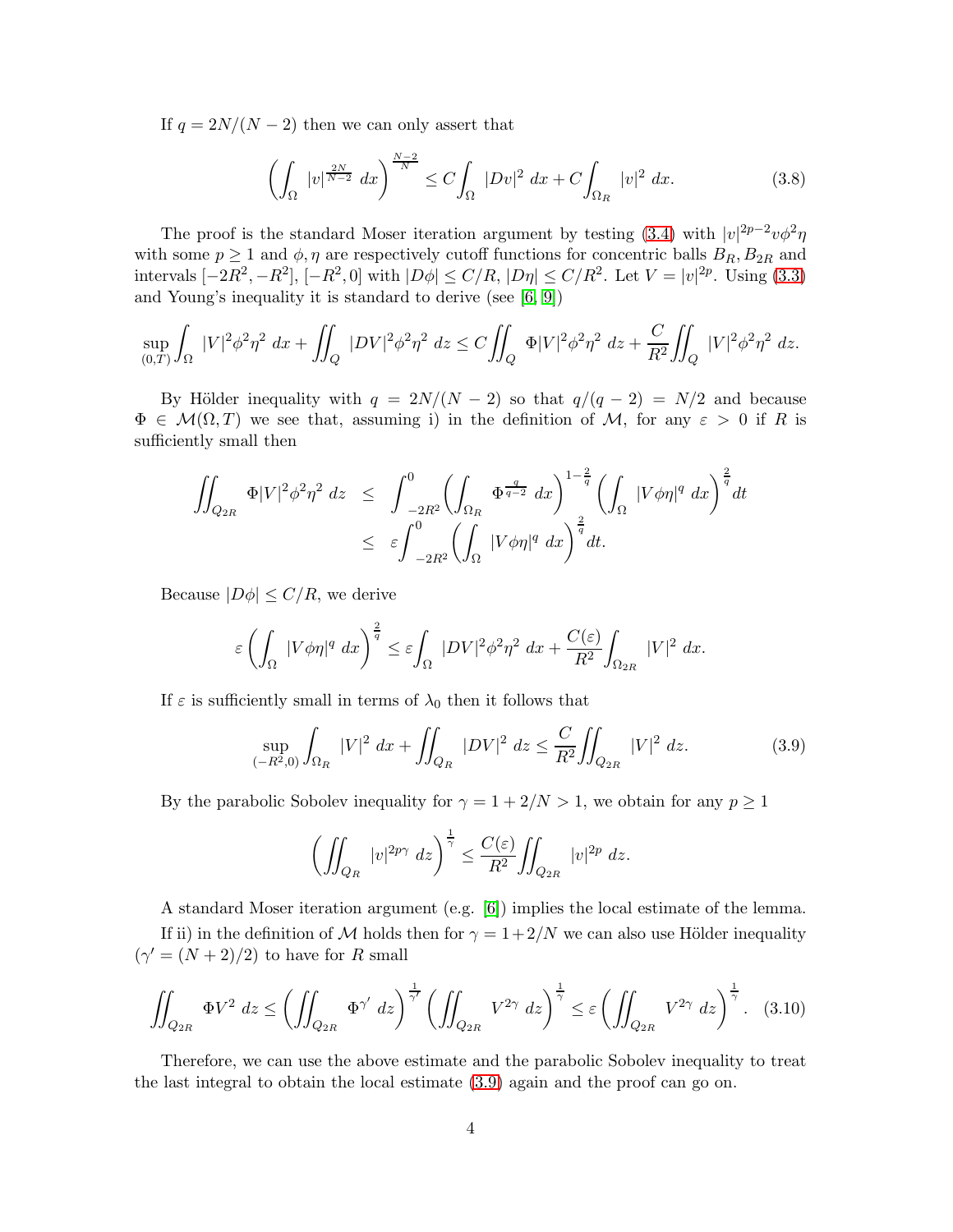If  $\Phi \in \mathcal{M}(\Omega, T)$ , depending whether i) or ii) in its definition holds, we define a positive function  $\nu$  in  $R \geq 0$  by

<span id="page-4-0"></span>
$$
\nu(R) := \sup_{(-R^2,0)} \left( \int_{B_R} \Phi^{\frac{N}{2}} dx \right)^{\frac{2}{N}} \text{ or } \left( \iint_{Q_R} \Phi^{\frac{N+2}{2}} dz \right)^{\frac{2}{N+2}}.
$$
 (3.11)

It is clear that  $\nu$  is increasing and continuous at 0 ( $\nu(0) = 0$ ). Also, because either

$$
\iint_{Q_R} \Phi dz \le \int_{-R^2}^0 \left( \int_{B_R} \Phi^{\frac{N}{2}} dx \right)^{\frac{2}{N}} (R^N)^{\frac{N-2}{N}} dt \le \nu(R) R^N
$$

or

$$
\iint_{Q_R} \Phi \, dz \le \left( \iint_{Q_R} \Phi^{\frac{N+2}{2}} \, dz \right)^{\frac{2}{N+2}} (R^{N+2})^{\frac{N}{N+2}} = \nu(R)R^N,
$$

we observe that in both cases

<span id="page-4-1"></span>
$$
\iint_{Q_R} \Phi \, dz \le \nu(R) R^N. \tag{3.12}
$$

### 3.2 Hölder continuity

We will study the Hölder regularity in this subsection. Note that the bounds for the Hölder norm and exponents will depend only on the generic constants the parameters in their definition  $\mathcal{M}(\Omega, T)$ . This fact will play a crucial role when we estimate the derivatives which appear in cross diffusion systems.

<span id="page-4-2"></span>**Theorem 3.3** Assume that  $\mathbf{a} \geq \lambda_0$  and  $\mathbf{a}$  is bounded and  $|\mathbf{b}|^2$ ,  $|\mathbf{g}| \leq \Phi \in \mathcal{M}(\Omega, T)$ . Let v be a bounded weak solution of

$$
v_t = \text{div}(\mathbf{a}Dv + \mathbf{b}) + \mathbf{e}(Dv) + \mathbf{g}.\tag{3.13}
$$

If  $e(Dv) \leq \varepsilon_*|Dv|^2 + \Phi$  for some  $\varepsilon_* > 0$  with  $\varepsilon_*$  sup<sub>Q</sub> |v| is sufficiently small compared to  $\lambda_0$  then v is pointwise continuous. The continuity of v depends on those of the integrals in [\(3.11\)](#page-4-0) on the measure of their domains.

For simplicity we assume first that  $\mathbf{b} \equiv 0$ . The case  $\mathbf{b} \neq 0$  is similar will be discussed in Remark [3.4](#page-7-0) after this proof.

The idea based on that of [\[7\]](#page-11-6). We present the details and nontrivial modification.

Fixing any  $x_0 \in \Omega$ ,  $t_0 > 0$  and  $4R^2 < t_0$ , we denote  $Q_{iR} = \Omega_{iR} \times (t_0 - iR^2, t_0)$  where  $\Omega_R = \Omega \cap B_R(x_0).$ 

Let  $M_i = \sup_{Q_{iR}} v, m_i = \inf_{Q_{iR}} v$  and  $\omega_i = M_i - m_i$ . For some number  $\nu_* > 0$  will be determined later and the function  $\nu$  as in [\(3.12\)](#page-4-1) we define  $\delta(R) = \nu_* \sqrt{\nu(R)}$  and

$$
N_1(v) = 2(M_4 - v) + \delta(R), \quad N_2(v) = 2(v - m_4) + \delta(R),
$$
  

$$
w_1(v) = \log\left(\frac{\omega_4 + \delta(R)}{N_1(v)}\right), \quad w_2(v) = \log\left(\frac{\omega_4 + \delta(R)}{N_2(v)}\right).
$$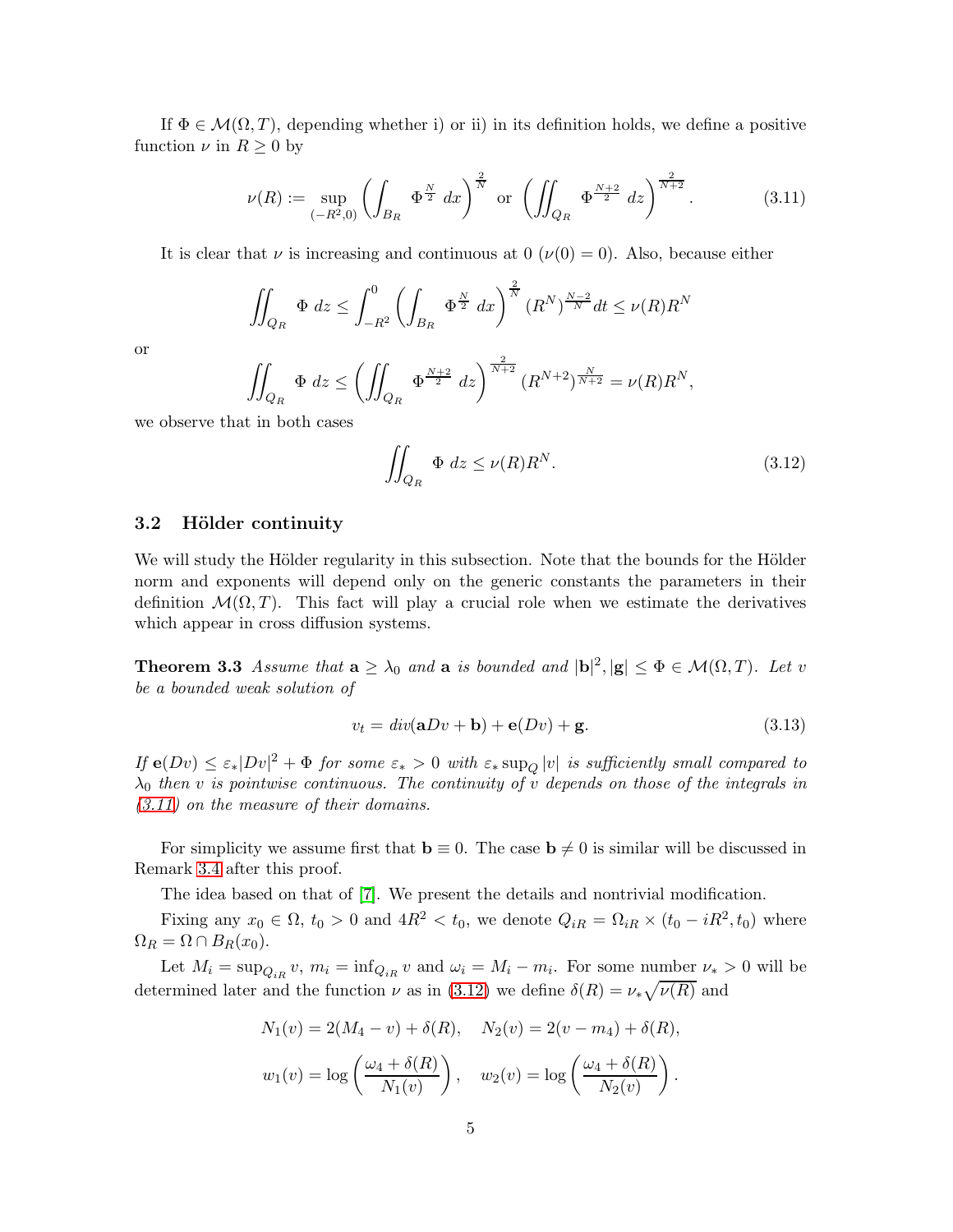We will prove that either  $w_1$  or  $w_2$  is bounded from above on  $Q_{2R}$  by a constant C independent of R. This implies a decay estimate for some  $\varepsilon \in (0,1)$  and all  $R > 0$ 

<span id="page-5-0"></span>
$$
\omega_2 \le \varepsilon \omega_4 + C\delta(R). \tag{3.14}
$$

It is standard to iterate [\(3.14\)](#page-5-0) to obtain (see [\[4,](#page-11-7) Lemma 8.23])

$$
\omega(R) \le C \left[ \left( \frac{R}{R_0} \right)^{\alpha} \omega(R_0) + \delta(R^{\mu} R_0^{1-\mu}) \right] \quad \forall R \in (0, R_0)
$$

for any  $\mu \in (0,1)$  and some  $R_0, \alpha > 0$ . This gives the continuity of v as  $\lim_{R\to 0} \delta(R) = 0$ . To see [\(3.14\)](#page-5-0), if either  $w_1$  or  $w_2$  is bounded from above by  $C > 0$  in  $Q_{2R}$  then either

$$
\omega_4 + \delta(R) \le 2C(\omega_4 + m_4 - v) + C\delta(R)
$$
 or 
$$
\omega_4 + \delta(R) \le 2C(\omega_4 + v - M_4) + C\delta(R).
$$

Taking the supremum (respectively infimum) over  $Q_{2R}$  and replacing  $m_4$  by  $m_2$  (respectively  $M_4$  by  $M_2$ ), we obtain  $\omega_2 \leq \varepsilon \omega_4 + (C-1)\delta(R)$  for  $\varepsilon = \frac{2C-1}{2C} < 1$ . This yields [\(3.14\)](#page-5-0).

Thus, we just need to show that either  $w_1$  or  $w_2$  is bounded from above on  $Q_{2R}$ . Before proving this, we note the following crucial property of the functions  $w_1, w_2$ . We will see that  $w_1 \leq 0 \Leftrightarrow w_2 \geq 0$  and vice versa. Indeed,

<span id="page-5-3"></span>
$$
w_1 \le 0 \Leftrightarrow \omega_4 + \delta(R) \le 2(M_4 - v) + \delta(R) \Leftrightarrow 2(v - m_4) + \delta(R) \le \omega_4 + \delta(R) \Leftrightarrow w_2 \ge 0. \tag{3.15}
$$

**Proof:** For any  $\eta \in C^1(Q)$  and  $\eta \ge 0$ , observe that  $Dw_1 = \frac{2Dv}{N_1(v)}$ ,  $(w_1)_t = \frac{2v_t}{N_1(v)}$  and  $Dw_2 = -\frac{2Dv}{N_2(v)}$  $\frac{2Dv}{N_2(v)}$ ,  $(w_2)_t = -\frac{2v_t}{N_2(v)}$ . So, by multiplying the equation of v by  $\eta/N_1(v)$  and  $-\eta/N_2(v)$  and writing  $w_i, N_i(v)$  respectively by  $w, N(v)$  we obtain

<span id="page-5-2"></span>
$$
\int_{\Omega} \frac{\partial w}{\partial t} \eta \, dx + \int_{\Omega} \langle aDw, D\eta \rangle \, dx + \int_{\Omega} \langle aDv, \frac{\eta Dv}{N^2(v)} \rangle \, dx = 2 \int_{\Omega} \frac{\mathbf{e}(Dv) \pm \mathbf{g}}{N(v)} \eta \, dx. \tag{3.16}
$$

Because  $\langle aDv, Dv \rangle \ge \lambda_0 |Dv|^2$  and the assumption  $e(Dv) \le \varepsilon_* |Dv|^2 + \Phi$ 

$$
\left|\frac{\mathbf{e}(Dv)}{N(v)}\right| \le N(v)\frac{\varepsilon_*|Dv|^2 + \Phi}{N^2(v)} \le \varepsilon_* (4\sup_Q|v| + 1)\frac{|Dv|^2}{N^2(v)} + \frac{\Phi}{N(v)}
$$

assuming  $\nu(R_0)$  < 1, we can absorb (and discard) the integral of  $\frac{e(Dv)\eta}{N(v)}$  into that of  $\langle aDv, \eta Dv/N^2(v) \rangle$  if  $\varepsilon_* \sup_Q |v|$  is sufficiently small (compared to  $\lambda_0$ ) to get

<span id="page-5-1"></span>
$$
\int_{\Omega} \frac{\partial w}{\partial t} \eta \, dx + \int_{\Omega} \langle aDw, D\eta \rangle \, dx \le 4 \int_{\Omega} \frac{|\Phi|}{N(v)} \eta \, dx. \tag{3.17}
$$

,

Testing [\(3.17\)](#page-5-1) with  $(w^+)^{2p-1}\eta^2$  as in Lemma [3.2](#page-2-4) with  $G = \Phi/N(v)$ . Because  $\lambda_0 \le a$ and **a** is bounded and since  $N(v) \geq \nu_* \nu(R)$  and by the definition [\(3.11\)](#page-4-0) of  $\nu$  then either

$$
||G||_{L^{\frac{N}{2}}(\Omega_R)} \le \frac{1}{\nu_* \nu(R)} ||\Phi||_{L^{\frac{N}{2}}(\Omega_R)} = \frac{1}{\nu_*}
$$

or  $||G||_{L^{\frac{N+2}{2}}(Q_R)} \leq \frac{1}{\nu_* \nu}$  $\frac{1}{\nu_*\nu(R)}\|\Phi\|_{L^{\frac{N+2}{2}}(Q_R)} \leq \frac{1}{\nu_*}.$  Thus, we see that  $G \in \mathcal{M}(\Omega,T)$  if  $\nu_*$  large. By Lemma [3.2,](#page-2-4) which applies if  $1/\nu_*$  is sufficiently small, we find a constant C such that

<span id="page-5-4"></span>
$$
\sup_{\Omega_{2R}\times(t_0-2R^2,t_0)} w^+ \le C\left(\frac{1}{R^{N+2}}\iint_{\Omega_{4R}\times(t_0-4R^2,t_0)} w^2\ dz\right)^{\frac{1}{2}}.\tag{3.18}
$$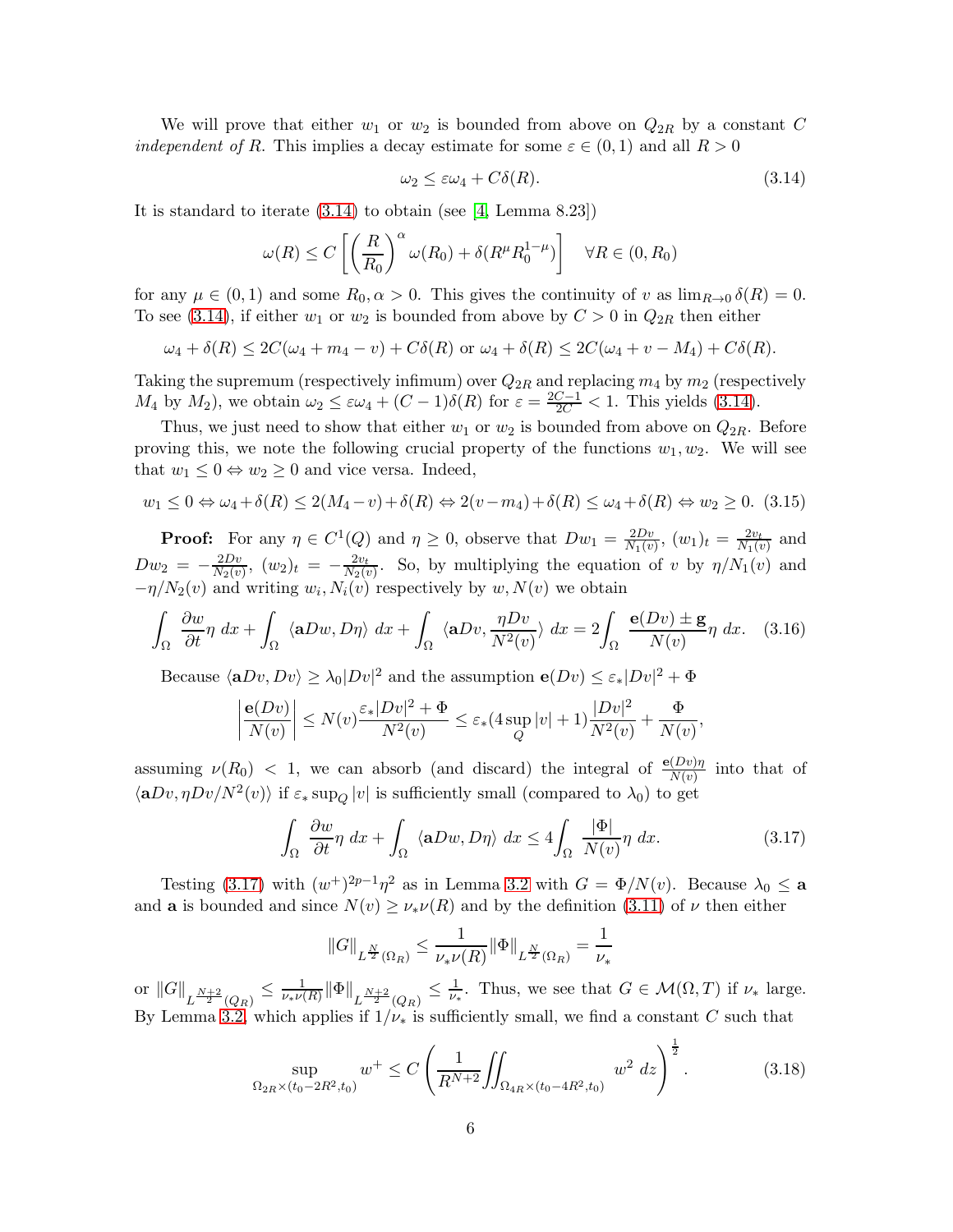If we can show that for any  $R > 0$  there is a constant C such that

<span id="page-6-3"></span>
$$
\frac{1}{R^{N+2}} \iint_{\Omega_{4R} \times (t_0 - 4R^2, t_0)} w^2 \, dz \le C \tag{3.19}
$$

then this implies  $w^+$  is bounded on  $Q_{2R}$ . So, the decay estimate [\(3.14\)](#page-5-0) holds.

Let  $\eta$  be a cut-off function for  $B_{2R}$ ,  $B_{4R}$ . Replacing  $\eta$  in [\(3.16\)](#page-5-2) by  $\eta^2$  (keeping the third term on the left hand side and using the assumption that  $\varepsilon_* \sup_Q |v|$  is small again), we get

$$
\frac{d}{dt} \int_{\Omega} \left| w \eta \right|^{2} dx + \int_{\Omega} \left| a |Dw|^{2} \eta^{2} dx \le \int_{\Omega} \left| a |Dw| \eta |D\eta \right| dx + 4 \int_{\Omega} \left| \frac{\phi|}{N(v)} \eta^{2} dx \right| \tag{3.20}
$$

Applying Young's inequality we derive (as  $|D\eta| \le C/R$  and **a** is bounded)

<span id="page-6-0"></span>
$$
\frac{d}{dt} \int_{\Omega} w \eta^2 dx + \int_{\Omega} \mathbf{a} |Dw|^2 \eta^2 dx \le \frac{1}{R^2} \int_{\Omega} \mathbf{a} dx + 4 \int_{\Omega} \frac{|\Phi|}{N(v)} \eta^2 dx
$$
\n
$$
\le CR^{N-2} + 4 \int_{\Omega} \frac{|\Phi|}{N(v)} \eta^2 dx. \tag{3.21}
$$

Set  $I_* = [t_0 - 4R^2, t_0 - 2R^2], Q_* = B_{2R} \times I_*$  and  $Q_v = \{(x, t) \in Q_* : w_1 \leq 0\}.$  It is easy to see that  $w_2 \leq 0$  on  $Q_* \setminus Q_v$  (see [\(3.15\)](#page-5-3)). Therefore one of  $w_1^+, w_2^+$  must vanish on a subset  $Q^0$  of  $Q_*$  with  $|Q^0| \geq \frac{1}{2}|Q_*|$ . We denote by w such function. Let  $Q_t^0$  be the slice  $Q^0 \cap (B_{2R} \times \{t\})$  then  $Q^0 = \bigcup_{t \in I_*} Q_t^0$ . For  $t \in I_*$  let

$$
\Omega_t^0 = \{x : w^+(x,t) = 0\}, \quad m(t) = |Q_t^0|.
$$

The fact that  $|Q^0| \ge \frac{1}{2}|Q_*|$  implies  $\int_{I_*} m(t)dt \ge \frac{1}{2}R^{N+2}$ .

We now set

$$
V(t) = \frac{\int_{\Omega} w \eta^2 dx}{\int_{\Omega} \eta^2 dx}.
$$

By the weighted Poincaré' inequality  $([10, \text{Lemma } 3])$  $([10, \text{Lemma } 3])$  $([10, \text{Lemma } 3])$ 

$$
\int_{\Omega} (w - V)^2 \eta^2 dx \leq CR^2 \int_{\Omega} |Dw|^2 \eta^2 dx.
$$

Reducing the integral on the left to the set  $Q_t^0$  where  $w \leq 0$  (so that  $V^2 \leq (w - V)^2$ ), we have

$$
V^2(t)m(t) \leq CR^2 \int_{\Omega} |Dw|^2 \eta^2 dx.
$$

Since  $N(v) \geq \nu_* \nu(R)$  on  $Q_{4R}$ , the above estimate and [\(3.21\)](#page-6-0) implies that (V' denotes the t derivative)

<span id="page-6-1"></span>
$$
R^{N}V'(t) + \frac{1}{R^{2}}V^{2}(t)m(t) \leq CR^{N-2} + \frac{4}{\nu_{*}\nu(R)}\int_{\Omega} |\Phi|\eta^{2} dx.
$$
 (3.22)

Because  $\nu$  is given by [\(3.11\)](#page-4-0), we also get from [\(3.12\)](#page-4-1)

<span id="page-6-2"></span>
$$
||G||_{L^{1}(Q_{R})} \leq \frac{1}{\nu_{*}\nu(R)} \iint_{Q_{R}} \Phi \, dz \leq CR^{N}.
$$
 (3.23)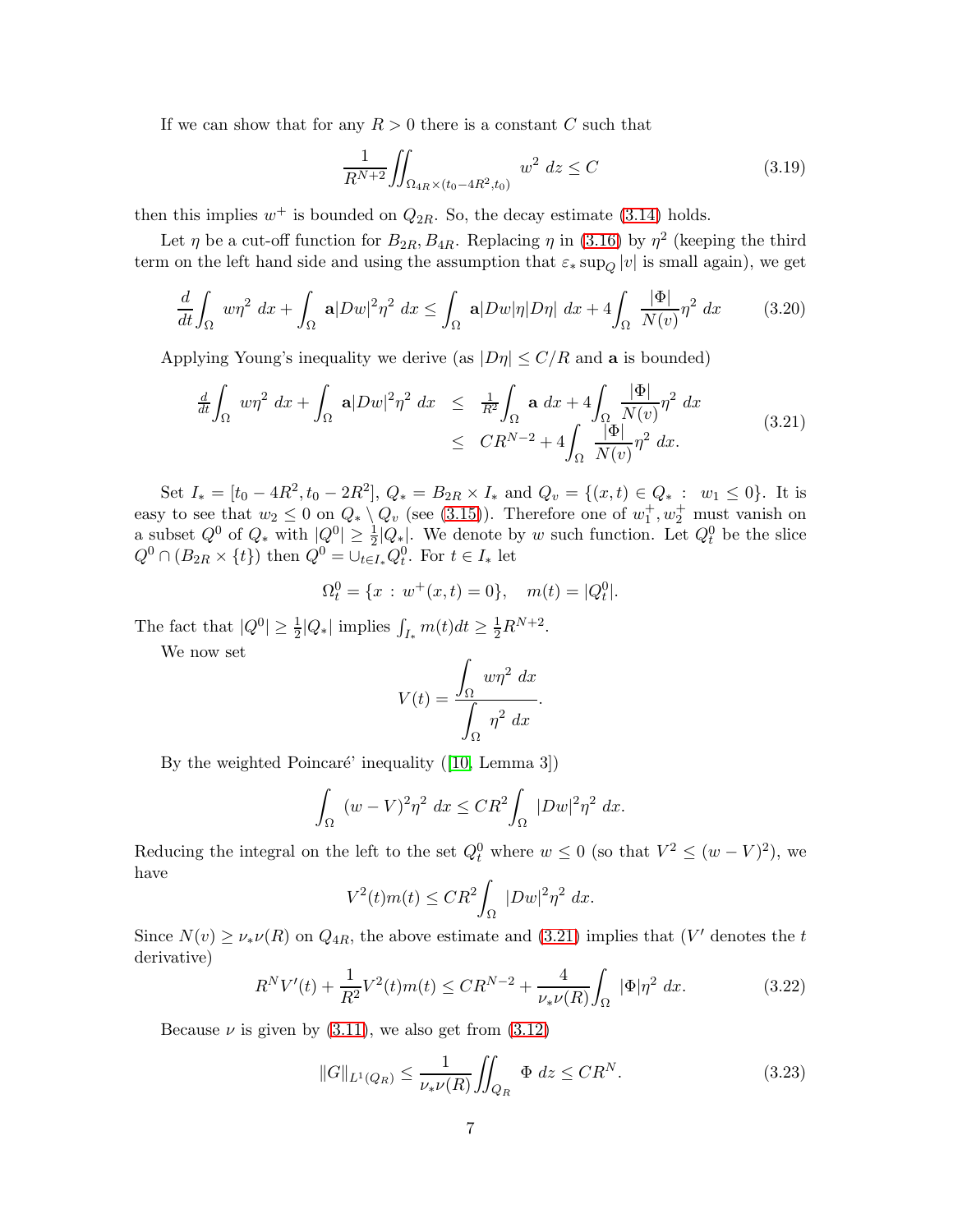We show that  $V(t_1)$  is bounded on for some  $t_1 \in I_*$ . Indeed, suppose  $V(t) \geq A > 0$  in  $I_*$ . We have from  $(3.22)$ 

$$
R^{N+2} \frac{V'(t)}{V^2(t)} + m(t) \le \frac{C}{A^2} \left( R^N + \frac{R^2}{\nu_* \nu(R)} \int_{\Omega} |\Phi| \eta^2 dx \right).
$$

Because  $\int_{I_*} m(t)dt \geq \frac{1}{2}R^{N+2}$  and  $|I_*| \sim R^2$ , we integrate this over  $I_*$  and use [\(3.23\)](#page-6-2) to see that

$$
R^{N+2} \le \int_{I_*} m(t)dt \le R^{N+2} \left( \frac{2}{A} + \frac{C}{\nu_* A^2} \right).
$$

By choosing A large we get a contradiction. So, we must have  $V(t_1) \leq A$  for some  $t_1 \in I_*$ . Integrating [\(3.21\)](#page-6-0) over  $[t_1, t_2]$  for any  $t_2 \in I_0 = [t_0 - 2R^2, t_0]$ , we have

$$
V(t_2) \int_{\Omega \times \{t_2\}} \eta^2 \, dx + \iint_{\Omega \times I_0} \mathbf{a} |Dw|^2 \eta^2 \, dz \leq CR^N + V(t_1) \int_{\Omega \times \{t_1\}} \eta^2 \, dx.
$$

This implies that  $V(t_2) \leq C$  for all  $t_2 \in I_0$  and  $\left| \int \right|$  $\Omega \times I_0$  $|Bw|^2 \eta^2 dz \leq CR^N$ . This implies that  $V(t_2) \leq C$  for all  $t_2 \in I_0$  and  $\left| \int \right|$  $\Omega \times I_0$  $a|Dw|^2\eta^2 dz \leq CR^N$ . Since we can always assume that  $\omega_4 \geq \nu(R)$  (otherwise there is nothing to prove) so that  $V(t)$  is bounded from below by  $-\log(\nu_*)$ . Hence,  $|V(t)|$  is bounded.

By Poincaré's inequality again we have

$$
\iint_{\Omega \times I_0} (w - V)^2 \eta^2 dz \leq C R^2 \iint_{\Omega \times I_0} |Dw|^2 \eta^2 dz \leq C R^{N+2}
$$

.

<span id="page-7-0"></span>Since  $|V(t)|$  is bounded on  $I_0$ , replacing R by 2R, the above implies the desired [\(3.19\)](#page-6-3) and concludes our proof.

**Remark 3.4** The assertion still holds if  $\mathbf{b} \neq 0$  and  $|\mathbf{b}|^2 \in \mathcal{M}(\Omega, T)$ . Indeed, there will be an extra term in our argument. Namely, replacing  $\eta$  by  $\eta/N(v)$  as before we have the following extra terms in [\(3.16\)](#page-5-2)

$$
\int_{\Omega} \langle \mathbf{b}, \frac{D\eta}{N(v)} + \frac{\eta Dv}{N^2(v)} \rangle dx = \int_{\Omega} \langle \frac{\mathbf{b}}{N(v)}, D\eta + \frac{1}{2}Dw\eta \rangle dx.
$$

We take  $\eta$  to be  $|w|^{2p-2}w\eta^2$  and think of  $B_1 := \mathbf{b}/N(v)$ ,  $B_2 := \frac{1}{2}\mathbf{b}/N(v)$  in

$$
w_t = \text{div}(ADw + B_1) + B_2Dw + G
$$

(compared with [\(3.1\)](#page-2-0)). Again noting that  $Dw = 2Dv/N(v)$ . Because  $|\mathbf{b}|^2$ ,  $|B_1|^2$ ,  $|B_2|^2 \leq \Phi$ so that the Moser's technique is applied as before. We get the local estimate [\(3.18\)](#page-5-4) and the proof can go on (we can redefine  $N(v)$  such that  $N^2(v) \geq \nu_* \nu(R)$  because certainly  $\nu(R)^{\frac{1}{2}} \geq \nu(R)$ ).

**Remark 3.5** It is worth to noting that if  $\Phi$  verifies [\(3.10\)](#page-3-1) then [\(3.18\)](#page-5-4) holds. Once this is true we need only [\(3.23\)](#page-6-2) which is valid if the  $L^1(Q)$  norm of  $\Phi$  satisfies  $\|\Phi\|_{L^1(Q_R)} \leq \nu(R)R^N$  $(see (3.12)).$  $(see (3.12)).$  $(see (3.12)).$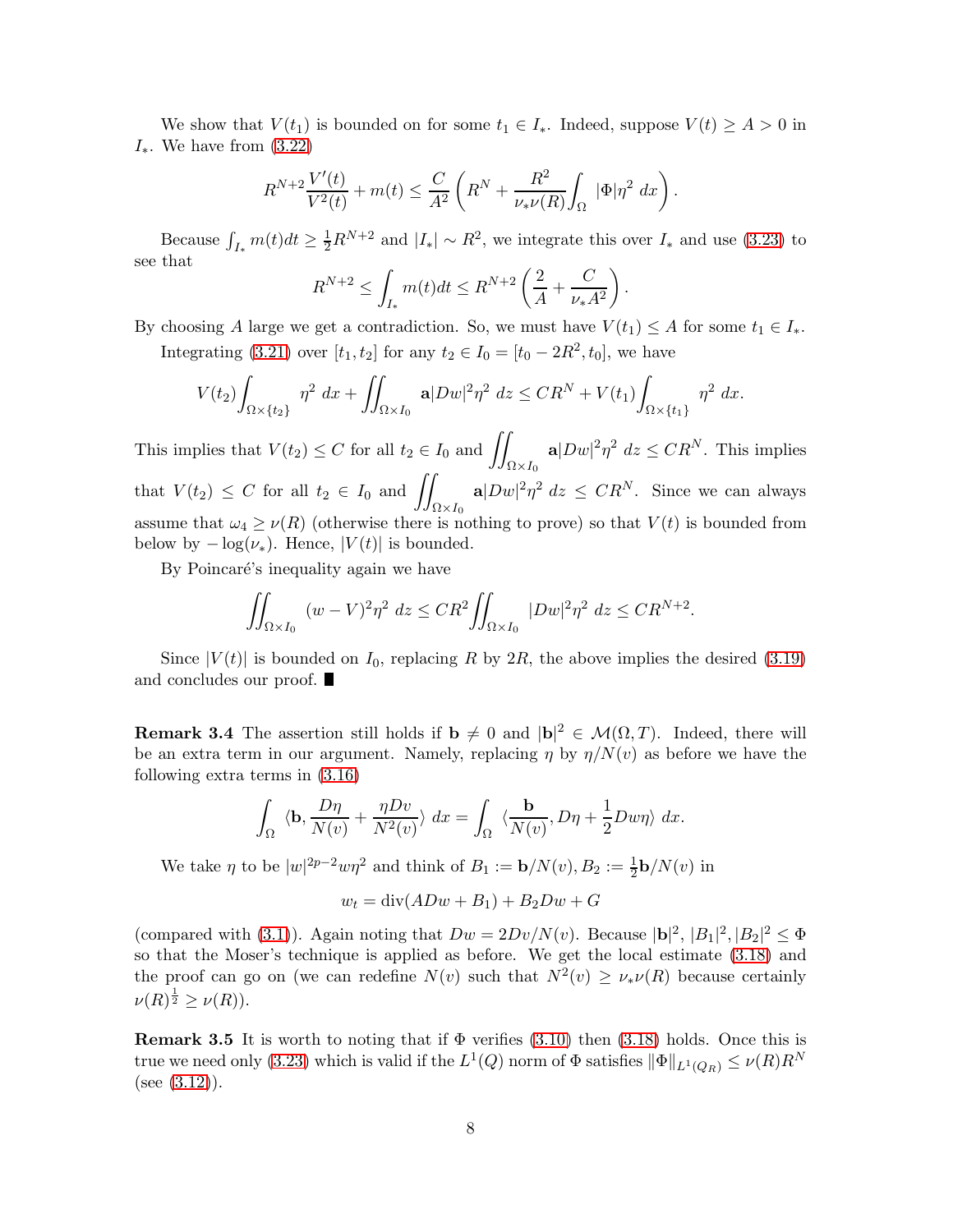Since  $\mathbb{M}(\Omega,T) \subset \mathcal{M}(\Omega,T)$  a similar argument shows that we can take  $\nu_* = 1$  and  $\nu(R) = R^{\gamma}$  for some appropriate  $\gamma > 0$  to have a stronger version of Lemma [3.3.](#page-4-2)

**Lemma 3.6** Assume that  $\mathbf{a} \geq \lambda_0$  and  $\mathbf{a}$  is bounded and  $|\mathbf{b}|^2$ ,  $|\mathbf{g}| \leq \Phi \in M(\Omega, T)$ . Let v be a bounded weak solution of

$$
v_t = div(\mathbf{a}Dv + \mathbf{b}) + \mathbf{e}(Dv) + \mathbf{g}.
$$

If  $e(Dv) \leq \varepsilon_*|Dv|^2 + \Phi$  for some  $\varepsilon_* > 0 \sup_Q |v|$  small compared to  $\lambda_0$  then v is Hölder continuous. Its Hölder norm is bounded in terms of the  $L^{p_0}(\Omega)$  (or  $L^{p_0+1}(Q)$ ) norms of  $|{\bf b}|^2, {\bf g}.$ 

<span id="page-8-4"></span>It is also important to mention the following

**Corollary 3.7** Assume that  $\mathbf{a} = \mathbf{a}(v)$  is Hölder continuous in v and  $\mathbf{a} \geq \lambda_0$  and that  $|\mathbf{b}|^2$ ,  $\mathbf{e}$ are as in Theorem [3.3.](#page-4-2) Let v be a bounded weak solution of

$$
v_t = div(\mathbf{a}(v)Dv + \mathbf{b}) + \mathbf{e}(Dv) + \mathbf{g}.
$$

If  $g \in L^{\infty}_{loc}(Q)$  then Dv is Hölder continuous and locally bounded.

**Proof:** Knowing that v is continuous and so is  $\mathbf{a}(v)$ , we can use [\[3,](#page-11-4) Theorem 3.2] applying to scalar equations to see that  $Dv$  is Hölder continuous and thus locally bounded. Note that we don't have to use the  $L^p$  estimate of  $Dv$  here once we know that v is continuous. This continuity of v suffices to obtain  $[3, (3.4)$  in the proof of Proposition 3.1 to obtain a decay estimate in proving that Dv is Hölder continuous in the proof of [\[3,](#page-11-4) Theorem 3.2].

### <span id="page-8-0"></span>4 Applications to systems

In this section, we apply the theory to the system

<span id="page-8-1"></span>
$$
u_t = \text{div}(\mathbf{A}(u)Du) + \mathbf{e}(Du) + f(u)
$$
\n(4.1)

in Q. Here,  $u = [u_i]_{i=1}^m$  and  $\mathbf{a}(u)$  is a  $m \times m$  matrix and  $\mathbf{e}, f$  are vectors in  $\mathbb{R}^m$ . We will always assume that there is  $\lambda_0 > 0$  such that for all  $u \in \mathbb{R}^m$ ,  $\zeta \in \mathbb{R}^{mN}$  and  $i = 1, \ldots, m$ 

<span id="page-8-3"></span>
$$
\langle \mathbf{A}(u)\zeta, \zeta \rangle \ge \lambda_0 |\zeta|^2 \text{ and } \alpha_{ii}(u) \ge \lambda_0. \tag{4.2}
$$

In addition, there is  $\varepsilon_* > 0$  such that

<span id="page-8-2"></span>
$$
|\mathbf{e}(\zeta)| \le \varepsilon_* |\zeta|^2 \quad \forall \zeta \in \mathbb{R}^{mN}.\tag{4.3}
$$

The well known 'hole-filling' trick of Widman (e.g. [\[1\]](#page-11-3)) has been apllied in the regularity of strongly coupled elliptic systems on planar domains. Roughly speaking, the idea is that one tests the elliptic system with  $u\phi^2$  where  $\phi$  is a cutoff function for  $B_R, B_{2R}$  (that is  $\phi \equiv 1$  in  $B_R$  and  $\phi \equiv 0$  outside  $B_{2R}$  and  $|D\phi| \le C/R$  to obtain a decay estimate for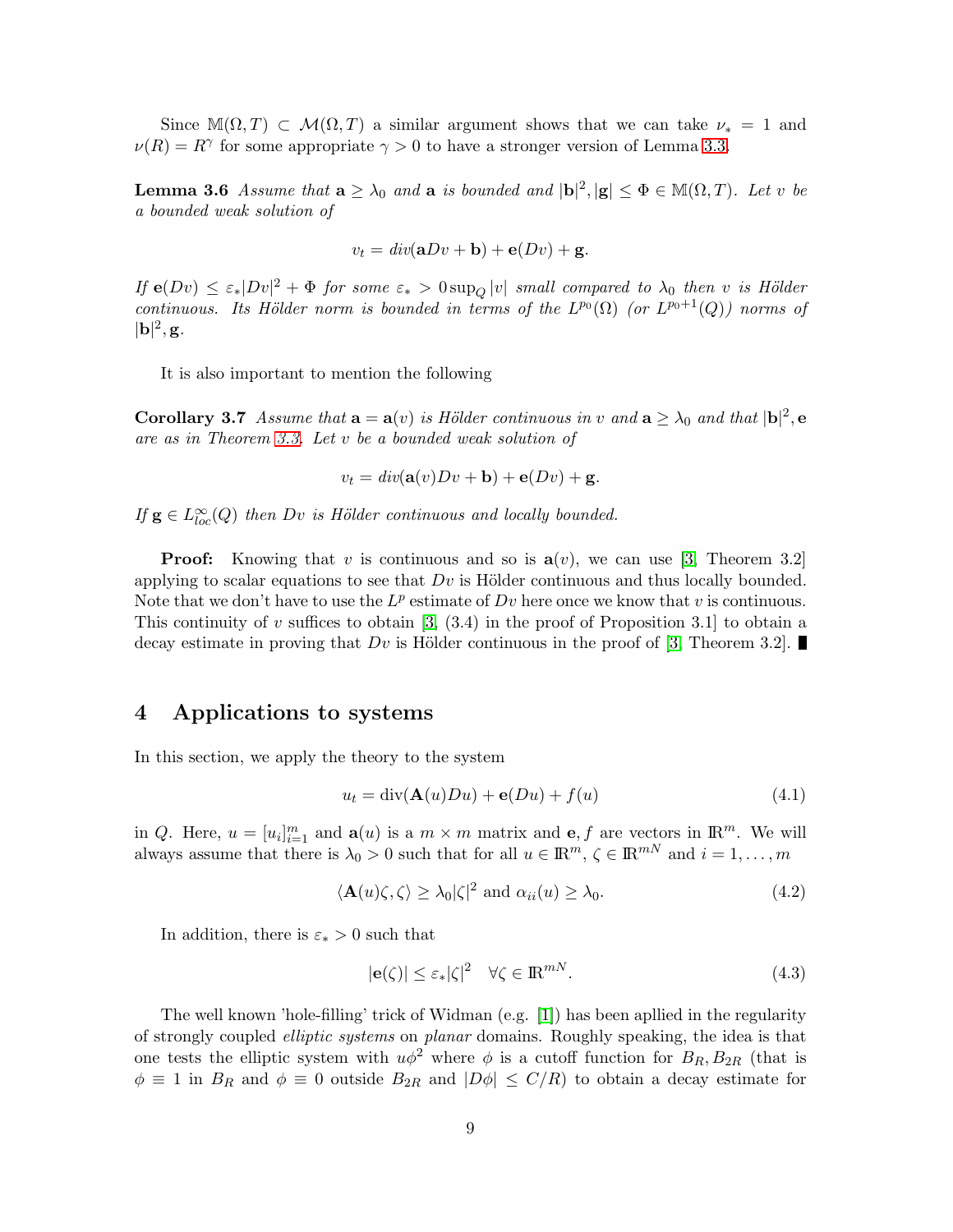$||Du||_{L^2(B_R)}$ . This and imbedding theorems of Campanato spaces (e.g. [\[6\]](#page-11-1)) implies that u is Hölder continuous if  $N = 2$ .

However, this trick does not seem to apply to the corresponding parabolic systems like [\(4.1\)](#page-8-1) even when  $\varepsilon_* = 0$  in [\(4.3\)](#page-8-2). Following the same idea to [\(4.1\)](#page-8-1) with  $\phi$  is a cutoff function for  $Q_R, Q_{2R}$ , one can not obtain a decay estimate for  $||Du||_{L^2(Q_R)}$ . Even so, the extra time dimension does not imply any continuity of  $u$ .

We will apply the theory for scalar equations in previous section to each equation in [\(4.1\)](#page-8-1) for appropriate conditions on  $\mathbf{a}, \mathbf{b}$  and  $\mathbf{g}$  to establish the pointwise continuity of bounded weak solutions to systems like [\(4.1\)](#page-8-1). Namely, under appropriate settings and assumptions, we will show that if a bounded weak solution  $u$  of  $(4.1)$  is averagely continuous

<span id="page-9-0"></span>
$$
\liminf_{R \to 0} \iint_{Q_R} |u - u_R|^2 \, dz = 0 \tag{4.4}
$$

then it is pointwise continuous.

#### 4.1 Full systems (SKT) on planar domains

The checking of the average continuity assumption [\(4.4\)](#page-9-0) for a bounded weak solution to  $(4.1)$  is a hard problem in general. Here, we consider the case  $N = 2$  and present examples when this can be done.

Let  $\mathbf{A} = P_u$  for some  $P : \mathbb{R}^m \to \mathbb{R}^m$ . We consider a special case of [\(4.1\)](#page-8-1). The following model was introduced in [\[12\]](#page-11-9) and studied widely in the context of mathematical biology (e.g. [\[13\]](#page-11-10))

<span id="page-9-1"></span>
$$
u_t = \Delta(P(u)) + \mathbf{e}(Du) + f(u) \tag{4.5}
$$

and assume that the nonlinearity is sublinear. That is, for some constant  $C(4.3)$  $C(4.3)$  is now

<span id="page-9-2"></span>
$$
|\mathbf{e}(\zeta)| \le C|\zeta| \quad \forall \zeta \in \mathbb{R}^{mN}.\tag{4.6}
$$

We will prove that  $||Du||_{L^2(\Omega)} \leq C$  for some constant C for all  $t \in (0,T)$ . The following calculation is formal and it can be justified by replacing the operator  $\frac{\partial}{\partial t}$  in the proof of [\[9,](#page-11-5) Lemma 2.2 with the partial difference operator  $\delta_h^{(t)}$  $h^{(t)}$  (or  $u, P(u)$  by their Steklov average as in [\[5\]](#page-11-0)). Multiplying the  $i^{th}$  equation with  $\frac{\partial}{\partial t}P_i(u)\eta$  where  $\eta$  is function in t and summing the results, we obtain for  $Q^t = \Omega \times (t_1, t)$ 

$$
\iint_{Q^t} \langle u_t, P_u u_t \rangle \eta \, dz + \iint_{Q^t} \langle D(P(u)), D(P(u))_t \rangle \eta \, dz = \iint_{Q^t} \langle f, P_u u_t \rangle \eta \, dz.
$$

We now choose  $\eta$  such that  $\eta(t) = 1$ ,  $\eta(t_1) = 0$  and  $|\eta'| \leq C$ . Since  $\langle u_t, P_u u_t \rangle \geq \lambda_u |u_t|^2$ , |u| is bounded, by a simple use of Young's inequality to the last integral (assuming  $f(u)$  ∈  $L^2(Q)$  for any given bounded solution u) and rearranging, we easily derive (C denotes a constant depending on  $\sup_{Q} |u|$ 

$$
\int_{\Omega} |Du(x,t)|^2 dx \leq C \int_{t_1}^t \int_{\Omega} |Du(x,t)|^2 dx dt + C.
$$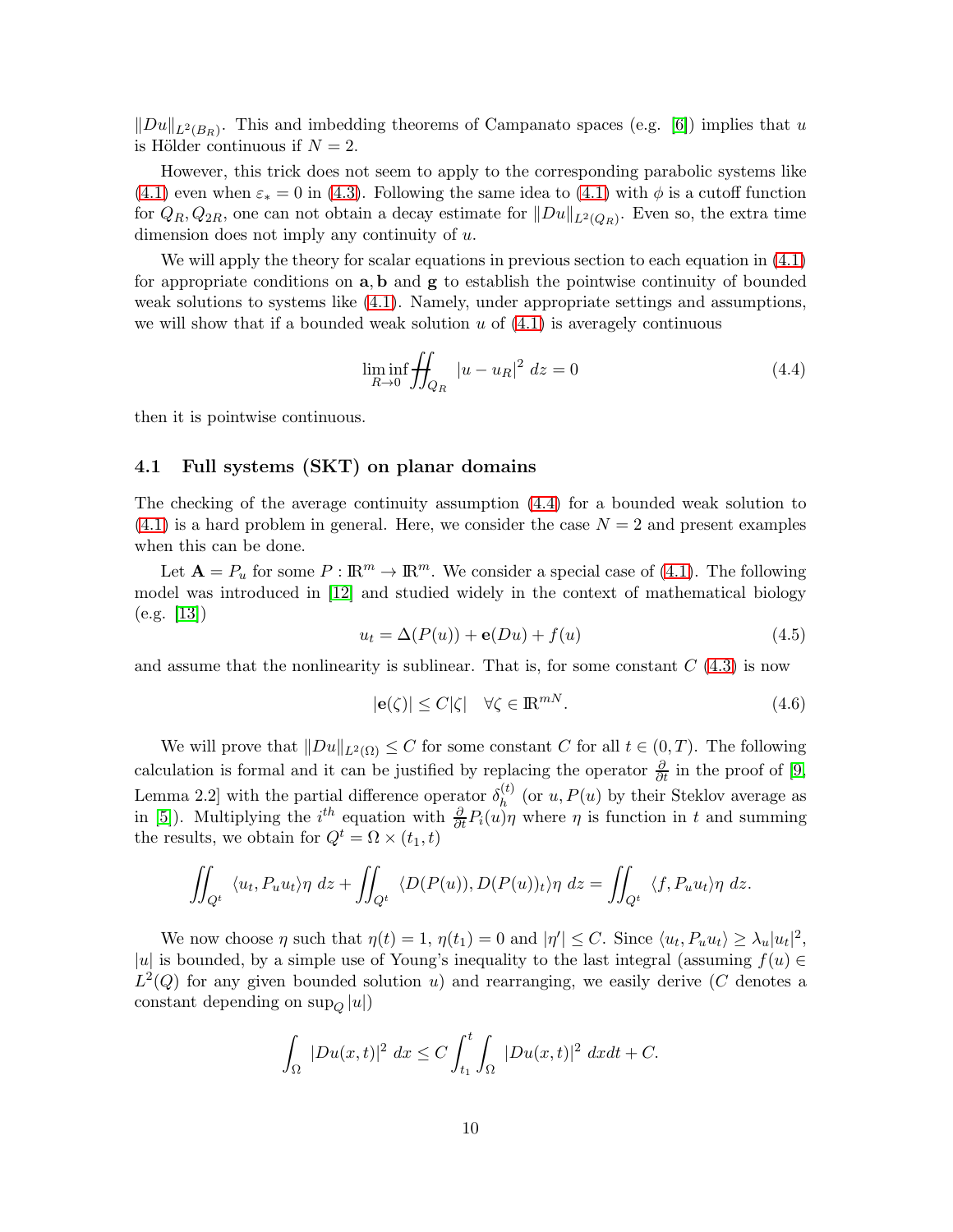This is an integral Grönwall inequality for  $y(t) = ||Du||_{L^2(\Omega \times \{t\})}$  and implies for all  $t \in (0, T)$ that  $||Du||_{L^2(\Omega\times\{t\})}\leq C.$ 

For each  $i = 1, ..., m$  we apply Theorem [3.3](#page-4-2) by simply set  $\mathbf{a} = P_{u_i}$ ,  $\mathbf{b} = \sum_{j \neq i} P_{u_j} D u_j$ and  $\mathbf{g} = \mathbf{e}(Du) + f$  (we see that  $|\mathbf{b}|^2$ , |g| belong to  $\mathcal{M}(\Omega, T)$  as  $N = 2$  as either i) or ii) of the definition of  $M$  is satisfied). Hence,  $u$  is pointwise continuous.

<span id="page-10-0"></span>**Corollary 4.1** Consider the system [\(4.5\)](#page-9-1). Assume that  $N = 2$ , [\(4.6\)](#page-9-2) and  $f \in L^2(Q)$ . Then any bounded weak solution of  $(4.5)$  is pointwise continuous.

**Remark 4.2** If  $f \in L^{\infty}(Q)$  then the derivatives are bounded and Hölder continuous (see the discussion leading to Corollary [4.3](#page-11-11) below).

#### 4.2 Triangular systems on N-dimensional domains

The result of Corollary [4.1](#page-10-0) holds for full systems with nonlinearities grow at most linear in gradients (see  $(4.6)$ ). If the system  $(4.1)$  is of the special triagular form then we can resume the quadratic growth in gradients  $(4.3)$  (and some what more general) for general N.

We will present now an example of a class of triangular systems whose nonlinearities having quadratic growth in gradients.

We start with a system of two equations

$$
\begin{cases}\nu_t = \text{div}(\alpha(u, v)Du + \beta(u, v)Dv) + \varepsilon_1|Du|^2 + c|Dv|^2 + \mathbf{g}_1 & \text{in } Q, \\
v_t = \text{div}(\delta(v)Dv) + \varepsilon_2|Dv|^2 + \mathbf{g}_2 & \text{in } Q, \\
\text{Homogeneous Dirichlet or Neumann boundary conditions} & \text{on } \partial\Omega \times (0, T), \\
(u, v) = (u_0, v_0) & \text{on } \Omega.\n\end{cases}
$$
\n(4.7)

That is we will consider [\(4.1\)](#page-8-1) with  $\mathbf{A} = \begin{bmatrix} \alpha & \beta \\ 0 & s \end{bmatrix}$  $0 \delta$  $\left| \int_{\Omega} e(Du, Dv) \right| = \int_{\Omega} \frac{\varepsilon_1 |Du|^2 + c|Dv|^2}{\varepsilon_1 |\nabla u|^2}$  $\varepsilon_2 |Dv|^2$ .

We assume, instead of [\(4.2\)](#page-8-3) which implies, that  $\alpha(u, v), \delta(v) \geq \lambda_0$ . We also assume that  $\mathbf{g}_i \in \mathcal{M}(\Omega, T)$  and  $\alpha, \beta$  are continuous and  $\delta$  is Hölder continuous in  $u, v$ .

Assume that u, v are locally bounded. If  $\varepsilon_2 \sup_Q |v|$  is small then we see that v is continuous by Theorem [3.3,](#page-4-2) with  $\mathbf{b} = 0$  and  $\mathbf{g} = \mathbf{g}_2$ .

Knowing that  $\delta(v)$  is continuous and assuming that  $\mathbf{g}_1 \in L^{\infty}_{loc}(Q)$ , we can use [\[3,](#page-11-4) Theorem 3.2] applying to scalar equations to see that  $Dv$  is Hölder continuous and thus bounded (see Corollary [3.7\)](#page-8-4). This can be used in the equation of u with  $\mathbf{b} = \beta(u, v)Dv$  and  $\mathbf{g} = c|Dv|^2 + \mathbf{g}_2$ and we can apply Theorem [3.3](#page-4-2) again to prove that u is continuous if  $\varepsilon_1 \sup_{Q} |u|$  is small (and c can be large). Again, note that we don't have to use the higher integrability  $L^p$ estimate of  $Dv$  here once we know that v is continuous. This continuity of v suffices to obtain [\[3,](#page-11-4) (3.4) in the proof of Proposition 3.1] to obtain a decay estimate in proving that  $Dv$  is Hölder continuous in the proof of [\[3,](#page-11-4) Theorem 3.2].

Again, we remark that the coninuity of u, v also shows that  $Du, Dv$  are Hölder continuous by  $[3]$ . But to apply the theory in  $[3]$ , we need the elliptic condition  $(4.2)$  for the whole system when  $m > 2$ .

By induction, the above argument can be extended to systems for  $m > 2$  unknowns  $u_i$  (i = 1, ..., m) satisfying homogeneous Dirichlet or Neumann boundary conditions on